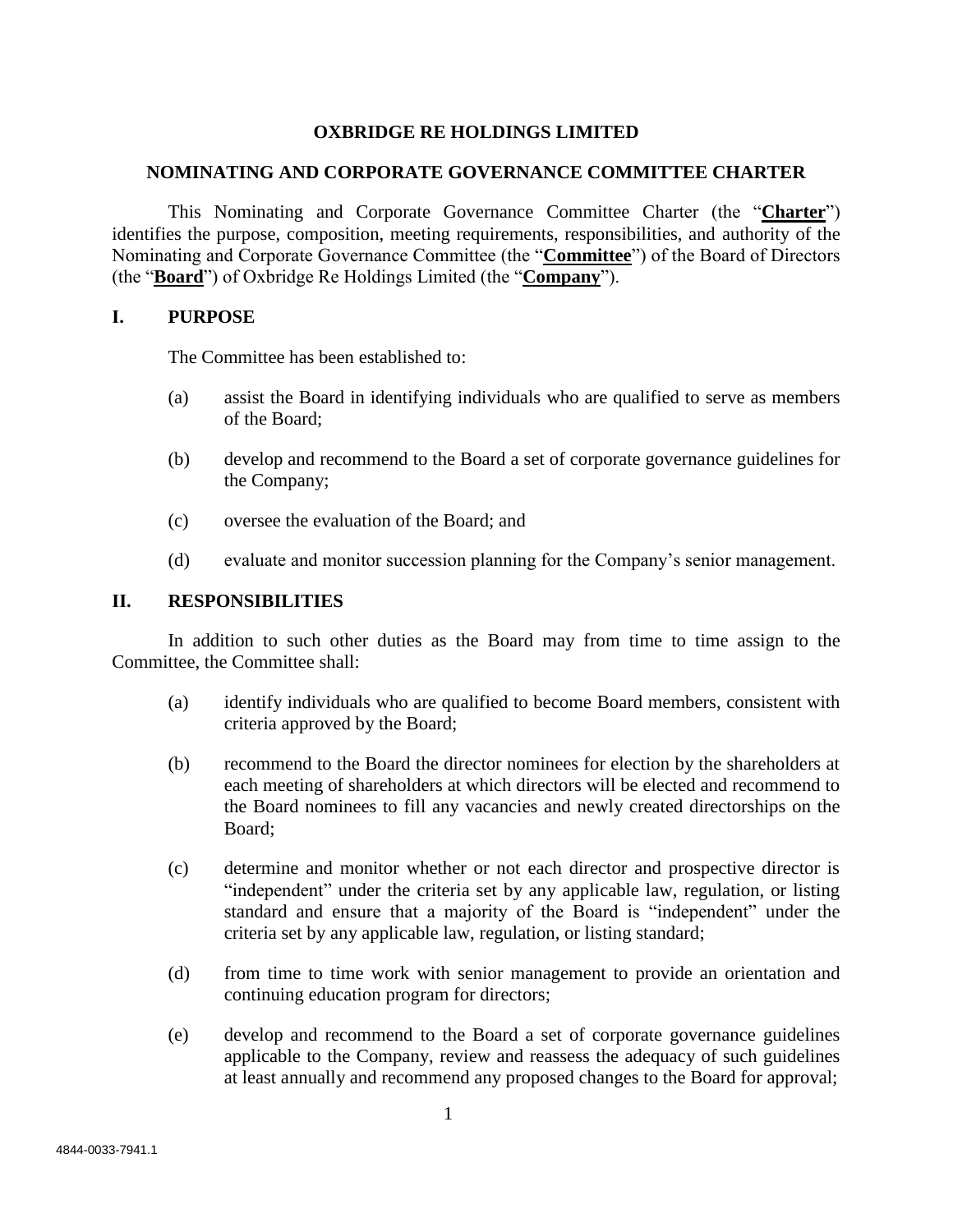- (f) at least annually, review with management the Company's various compliance programs;
- (g) oversee the evaluation of the Board;
- (h) periodically review the criteria for the selection of new directors to serve on the Board and recommend any proposed changes to the Board for approval;
- (i) evaluate candidates for Board membership, including those recommended by shareholders in compliance with the Company's Memorandum and Articles of Association, as amended from time to time (the "**Articles**"), and applicable laws and regulations;
- (j) periodically review and recommend changes to the Articles as they relate to corporate governance issues;
- (k) periodically review and make recommendations regarding the composition and size of the Board;
- (l) periodically review and make recommendations regarding the composition, size, purpose, structure, operations and charter of each of the Board's committees, including the creation of additional committees or the elimination of existing committees;
- (m) annually recommend to the Board the chairpersons and members of each of the Board's committees;
- (n) oversee director orientation and continuing education programs;
- (o) develop and annually review, evaluate and monitor succession planning for senior management of the Company and its subsidiary, including the chief executive officer, president, chief underwriting officer, chief financial officer and financial controller, unless the Board has delegated this duty to itself or another committee thereof;
- (p) at least annually, review policies for communications with shareholders, and make recommendations for modifications to the Board as deemed appropriate;
- (q) at least annually, review the Company's internal process for handling communications to directors and make recommendations for modifications to the Board as deemed appropriate;
- (r) at least annually, review the Company's corporate governance policies and programs and make recommendations for modifications to the Board as deemed appropriate;
- (s) conduct an annual performance evaluation of the Committee; and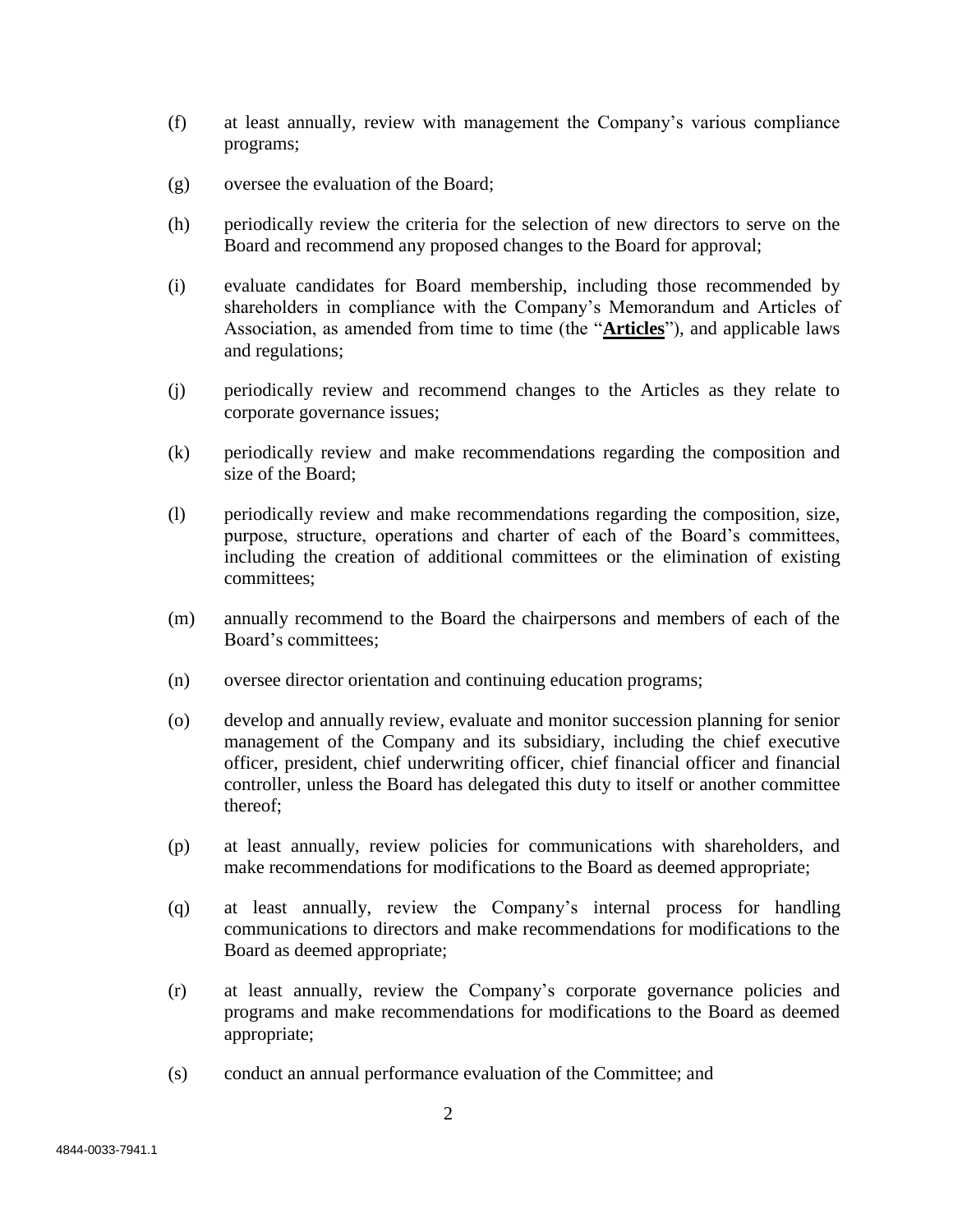(t) review and reassess the adequacy of this Charter on an annual basis and recommend any proposed changes to the Board for approval.

#### **III. COMPOSITION**

The Committee shall be comprised of at least three members (including a Chairperson), all of whom shall be "independent directors," as such term is defined in the rules and regulations of The Nasdaq Stock Market. The members of the Committee and the Chairperson shall be selected not less frequently than annually by the Board and shall serve at the pleasure of the Board. A Committee member (including the Chairperson) may be removed at any time, with or without cause, by the Board. The Board may designate one or more independent directors as alternate members of the Committee, who may replace any absent or disqualified member or members at any meetings of the Committee.

Notwithstanding the foregoing, because the Committee is comprised of three members, one director, who is not an "independent director" as such term is defined in the rules and regulations of The Nasdaq Stock Market and is not currently an officer covered by Rule 16a-1(f) under the Securities Exchange Act of 1934, as amended (an "**Executive Officer**"), an employee or an immediate family member of an Executive Officer, may be appointed to the Committee if the Board, under exceptional and limited circumstances, determines that such individual's membership on the Committee is required by the best interests of the Company and its shareholders. If the Company relies on this exception, it must disclose either on or through its website or in the proxy statement for its next annual meeting following such determination, the nature of the relationship and the reasons for the determination. In addition, the Company must provide any disclosure required by Instruction 1 to Item 407(a) of Regulation S-K regarding its reliance on this exception. A member appointed under this exception may not serve longer than two years.

#### **IV. MEETING REQUIREMENTS**

The Committee shall meet as often as necessary, but no less than once each year, to enable it to fulfill its responsibilities. The Committee shall meet at the call of its Chairperson. The Committee may meet by telephone conference call or by any other means permitted by law or the Articles. A majority of the members of the Committee shall constitute a quorum. The Committee shall act on the affirmative vote of a majority of the members present at a meeting at which a quorum is present. Subject to the Articles, the Committee may act by unanimous written consent of all of its members in lieu of a meeting. The Committee shall determine its own rules and procedures, including with respect to the designation of a chairperson pro tempore, in the absence of the Chairperson, and the designation of a secretary. The secretary need not be a member of the Committee and shall attend the Committee's meetings and prepare minutes. The Committee shall keep written minutes of its meetings, which shall be recorded or filed with the books and records of the Company. Any member of the Board shall be provided with copies of such Committee minutes if requested.

The Committee may ask members of management, employees, outside counsel, or others whose advice and counsel are relevant to the issues then being considered by the Committee to